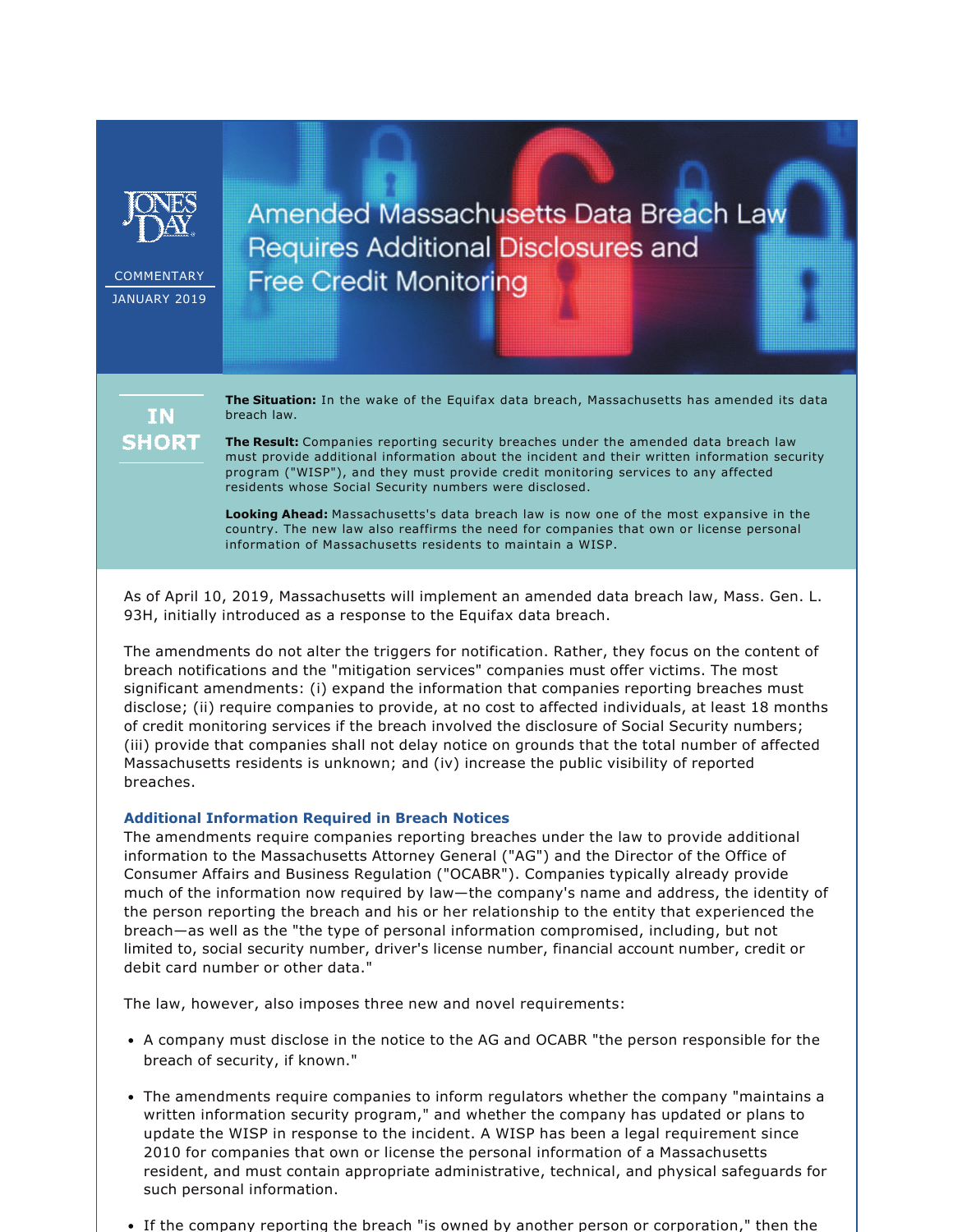notice to affected residents "must include the name of the parent or affiliated corporation."

These provisions are unique to Massachusetts's data breach law, and notably expand the regulatory focus from the incident to include the company's information security program.



The amendments do not alter the triggers for notification. Rather, they focus on the content of breach notifications and the "mitigation services" companies must offer victims.



# **Mitigation Services for Residents**

Massachusetts also joins California, Connecticut, and Delaware in requiring companies to provide identity theft protection or credit monitoring to residents whose Social Security numbers were disclosed in a breach.

The new law requires a company reporting a breach to provide at least 18 months of credit monitoring (consumer reporting agencies must provide at least 42 months), at no cost, to residents whose Social Security numbers were, or are "reasonably believed to have been," disclosed. The company must provide affected residents with all information necessary for enrollment in credit monitoring services, and the company may not require them to waive their right to a private cause of action as a condition to obtaining the services. The company must file a report with the AG and OCABR certifying that its credit monitoring complies with these requirements. The company also must advise residents that consumer credit reporting agencies will not charge them for placing or lifting credit freezes.

## **Notice Timing**

The amendments add a new provision that notice "shall not be delayed on grounds that the total number of residents affected is not yet ascertained." The law contemplates that companies make supplemental notice in these circumstances, providing that "[i]n such case, and where otherwise necessary to update or correct the information required, a [company] shall provide additional notice as soon as practicable and without unreasonable delay upon learning such additional information."

## **Increased Public Access to Breach Notifications**

The amendments also contain provisions designed to increase the visibility of breaches to the general public, including:

- OCABR will post on its website sample consumer notices received from companies reporting breaches—typically within one business day of receipt; and
- OCABR will instruct consumers on how to file public records requests to obtain copies of the reporting company's breach notification submitted to regulators.

The law contains a number of ambiguities and interpretation questions, which eventually may prompt the OCABR to promulgate further regulations, as permitted under the amendments.



- **2.** Notification letters will be more readily available to the public.
- **3.** Companies must provide 18 months of credit monitoring services at no cost to Massachusetts residents whose Social Security numbers are disclosed in a breach.



[Lisa M. Ropple](https://www.jonesday.com/lropple/) Boston



[Daniel J. McLoon](https://www.jonesday.com/djmcloon/) Los Angeles



[Mauricio F. Paez](https://www.jonesday.com/mfpaez/) New York



[Richard J. Johnson](https://www.jonesday.com/jjohnson/) Dallas